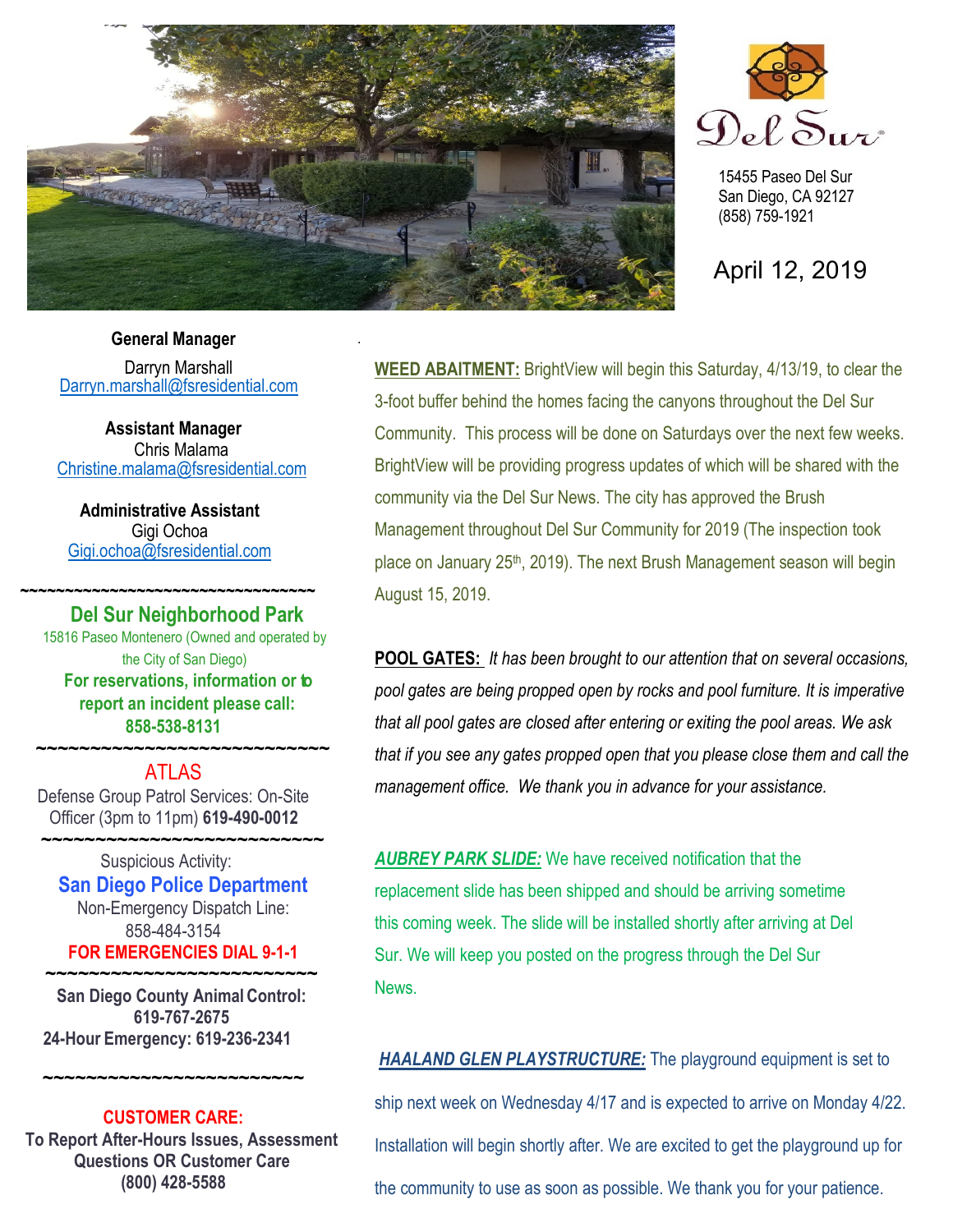**When:** April 13, 2019





**Time:** 6:00 pm - 9:00 pm

**Where:** Del Sur Ranch House 15455 Paseo Del Sur San Diego, CA 92127

**What:** Featuring local wineries, Del Sur residents will get a chance to taste wine paired with delicious bites. Bottles will be available to purchase. Once you have tasted them all, head over to our bar to sip on a glass of your favorite.

**Note:** We love throwing these adult socials! Please be responsible and be sure to have a sober ride home or plan on walking. We want to ensure that everyone has a great time and gets home safe!

**RSVP:** You must purchase a ticket to attend this event. You are **required** to show your Del Sur ID Card at our welcome table in order to attend the event. Even if you have purchased a ticket, if you do not have your ID card, we will refund your money and ask you to leave.

**Please note: Only CSC residents are allowed to attend this event. Guests are not permitted at this event.**

**Tickets:** Tickets will be on sale soon at [www.delsurcsc.org.](http://www.delsurcsc.org/)

# **Community Services Council vs Del Community Association**

Did you know that the CSC is independent from the Del Sur Community Association and both entities have their own areas of responsibility?

|                        | <b>CSC</b>                                                                                                                                                                                        | <b>DEL SUR COMMUNITY ASSOCIATION</b>                                                                                                                                                                      |
|------------------------|---------------------------------------------------------------------------------------------------------------------------------------------------------------------------------------------------|-----------------------------------------------------------------------------------------------------------------------------------------------------------------------------------------------------------|
| <b>Boards</b>          | 5 Directors                                                                                                                                                                                       | 5 Directors                                                                                                                                                                                               |
| <b>Purpose</b>         | ∗<br>Funds & organizes all<br><b>Community Events,</b><br>including Movie Nights,<br>Concerts, Holiday<br>Events, etc.<br>☀<br>Promotes and supports<br>resident Driven<br><b>Community Clubs</b> | ₩<br>Upkeep and Maintenance of<br>common areas: including private<br>parks, mail boxes, etc.<br>*<br>Enforcement of Covenants,<br><b>Conditions and Restrictions</b><br>₩<br><b>Oversee Design Review</b> |
| <b>Source of Funds</b> | Enhancement Fee on the Sale of                                                                                                                                                                    | <b>Monthly HOA Dues</b>                                                                                                                                                                                   |
|                        | homes in Del Sur                                                                                                                                                                                  |                                                                                                                                                                                                           |
| <b>Meeting</b>         | Meet quarterly $-4$ <sup>th</sup> Wednesday                                                                                                                                                       | <b>Monthly Executive Meetings:</b>                                                                                                                                                                        |
| <b>Schedule</b>        | - January, April, July & October                                                                                                                                                                  | <b>Open Session Meetings:</b>                                                                                                                                                                             |
|                        | (April & October are in the                                                                                                                                                                       | Are now being held on the 4th                                                                                                                                                                             |
|                        | evening and open to CSC                                                                                                                                                                           | Tuesday of every odd month (Jan,                                                                                                                                                                          |
|                        | residents.                                                                                                                                                                                        | Mar, May, Jul, Sept, and Nov). See                                                                                                                                                                        |
|                        |                                                                                                                                                                                                   | www.delsurcommunity.org for details                                                                                                                                                                       |
| <b>Fiscal Year</b>     | $June - May$                                                                                                                                                                                      | June - May                                                                                                                                                                                                |
| <b>Website</b>         | www.delsurcsc.org - For all                                                                                                                                                                       | www.delsurcommunity.org - For all                                                                                                                                                                         |
|                        | <b>Event and Reservation</b>                                                                                                                                                                      | Association related Information                                                                                                                                                                           |
|                        | Information                                                                                                                                                                                       |                                                                                                                                                                                                           |